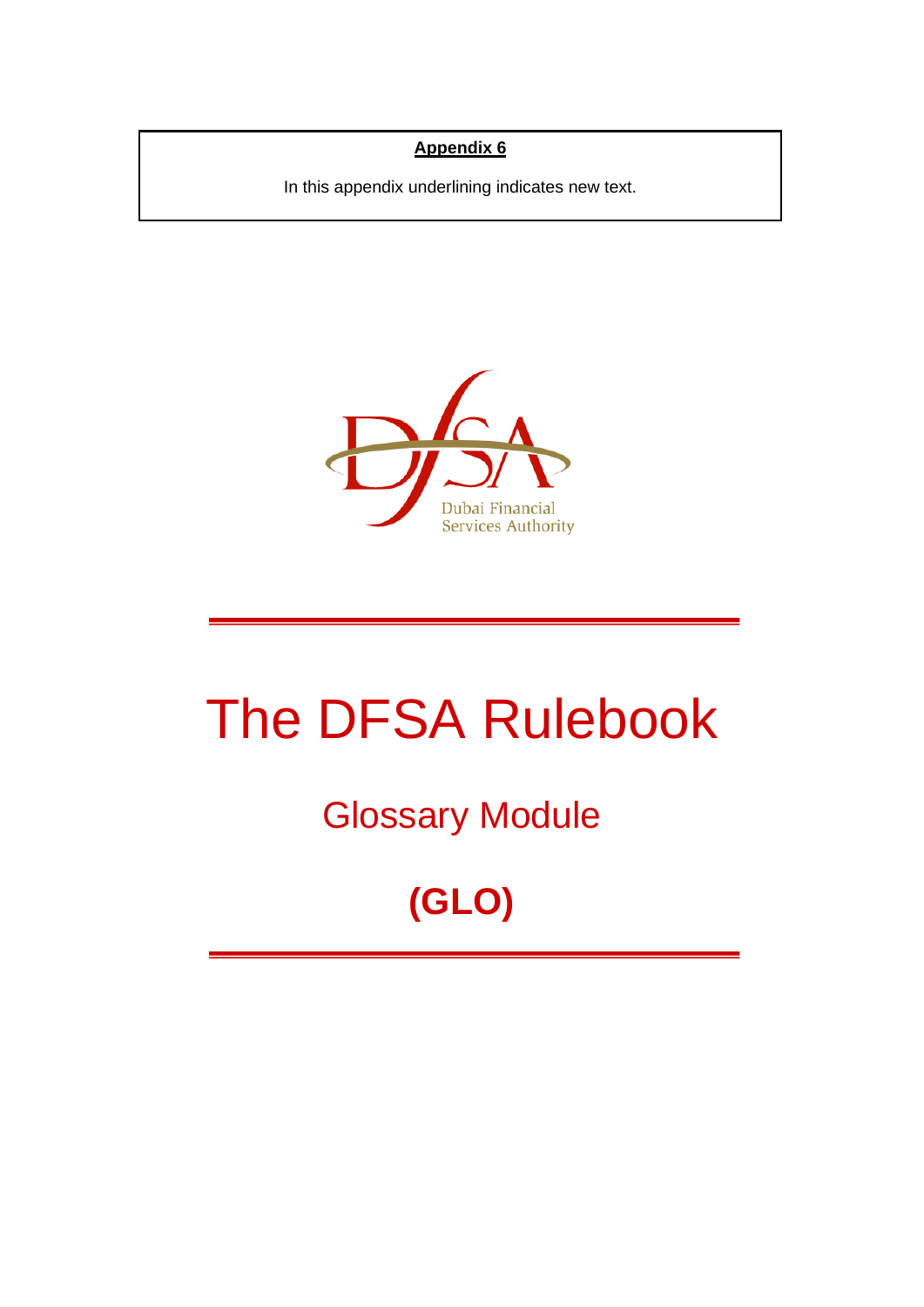

#### **2 GLOSSARY**

**….**

**….**



#### **….**

| <b>Defined Term</b>           | <b>Definition</b>                                                                                                                                                                                                                            |
|-------------------------------|----------------------------------------------------------------------------------------------------------------------------------------------------------------------------------------------------------------------------------------------|
| <b>Accepted Crypto Token</b>  | A Crypto Token that the DFSA has approved under GEN<br>section 3A.3.                                                                                                                                                                         |
| <b>Algorithmic Token</b>      | Has the meaning given in GEN Rule 3A.1.1.                                                                                                                                                                                                    |
| <b>Asset Referenced Token</b> | Has the meaning given in GEN Rule A2.5.5.                                                                                                                                                                                                    |
| ATS Traded Fund               | A Collective Investment Fund, the Units of which are<br>Security Tokens that are admitted to trading on an<br>Alternative Trading System, but are not admitted to<br>trading on an Authorised Market Institution or a Regulated<br>Exchange. |

### **C**

| <b>Defined Term</b>   | <b>Definition</b>                                                                                                     |
|-----------------------|-----------------------------------------------------------------------------------------------------------------------|
| <b>Client Account</b> | In relation to Client Money, an account specified in<br>COB Rule A5.4.1; and                                          |
|                       | in relation to a Safe Custody Investment or Safe<br>Custody Crypto Token, an account specified in COB<br>Rule A6.4.2. |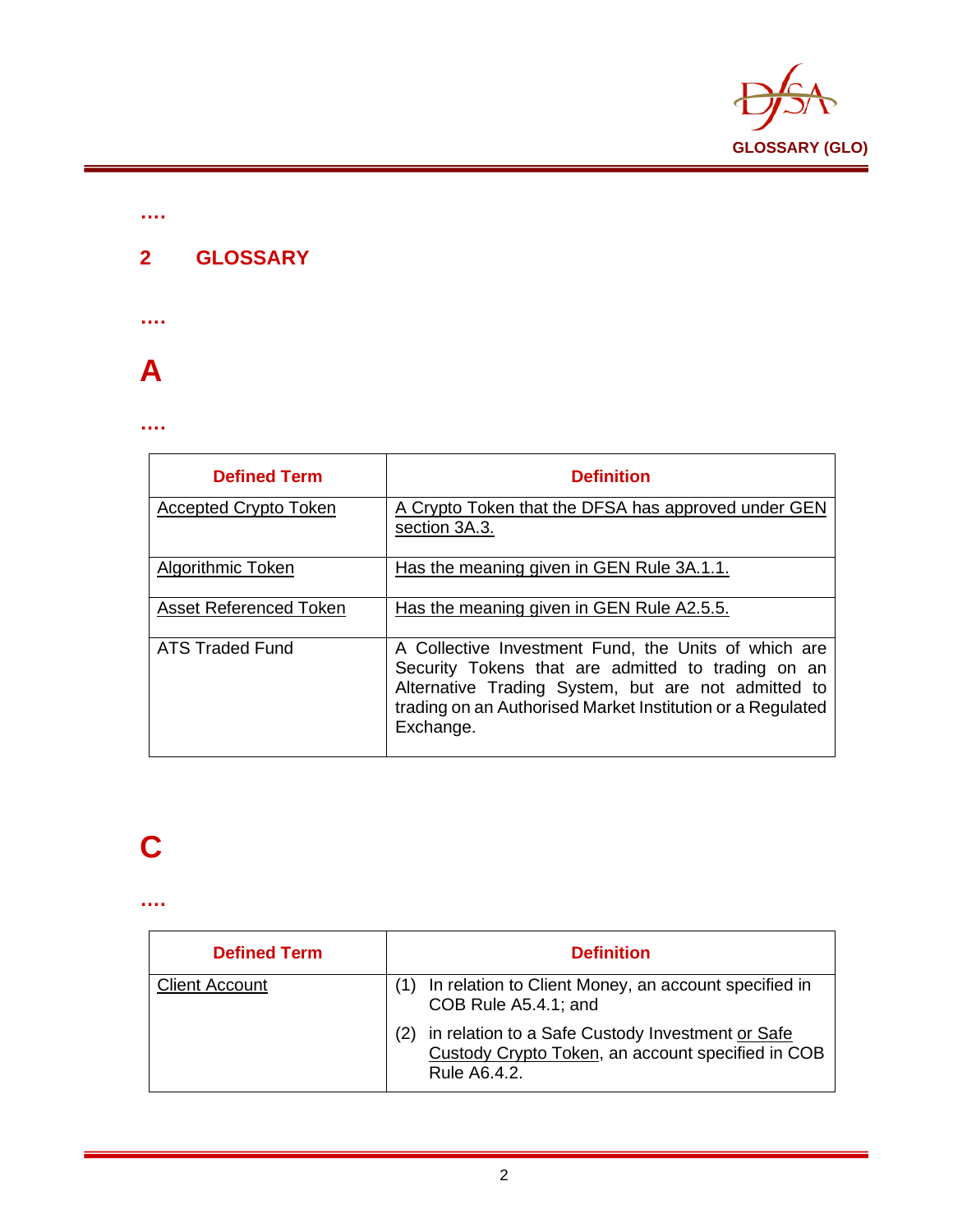

| <b>Defined Term</b>        | <b>Definition</b>                                                                                                                                                                                                                                                                                                                                                                         |
|----------------------------|-------------------------------------------------------------------------------------------------------------------------------------------------------------------------------------------------------------------------------------------------------------------------------------------------------------------------------------------------------------------------------------------|
| <b>Client Assets</b>       | Client Money, and Client Investments and Client Crypto<br>Tokens.                                                                                                                                                                                                                                                                                                                         |
| <b>Client Crypto Token</b> | Has the meaning given in COB Rule 6.13.1A.                                                                                                                                                                                                                                                                                                                                                |
| <b>Crypto Token</b>        | Has the meaning given in GEN Rule A2.5.1.                                                                                                                                                                                                                                                                                                                                                 |
| <b>Crypto Business</b>     | Means any one or more of the following Financial<br>Services relating to Crypto Tokens:<br>Dealing in Investments as Principal;<br>(a)<br>Dealing in Investments as Agent;<br>(b)<br><b>Arranging Deals in Investments:</b><br>(C)<br><b>Managing Assets;</b><br>(d)<br><b>Advising on Financial Products;</b><br>(e)<br><b>Providing Custody;</b><br>(f)<br>Arranging Custody; or<br>(q) |
| Crypto Token Derivative    | Operating a Multilateral Trading Facility.<br>(h)<br>A Derivative that relates to one or more Crypto Tokens.                                                                                                                                                                                                                                                                              |

## **D**

**….**

| <b>Defined Term</b> | <b>Definition</b> |
|---------------------|-------------------|
| .                   |                   |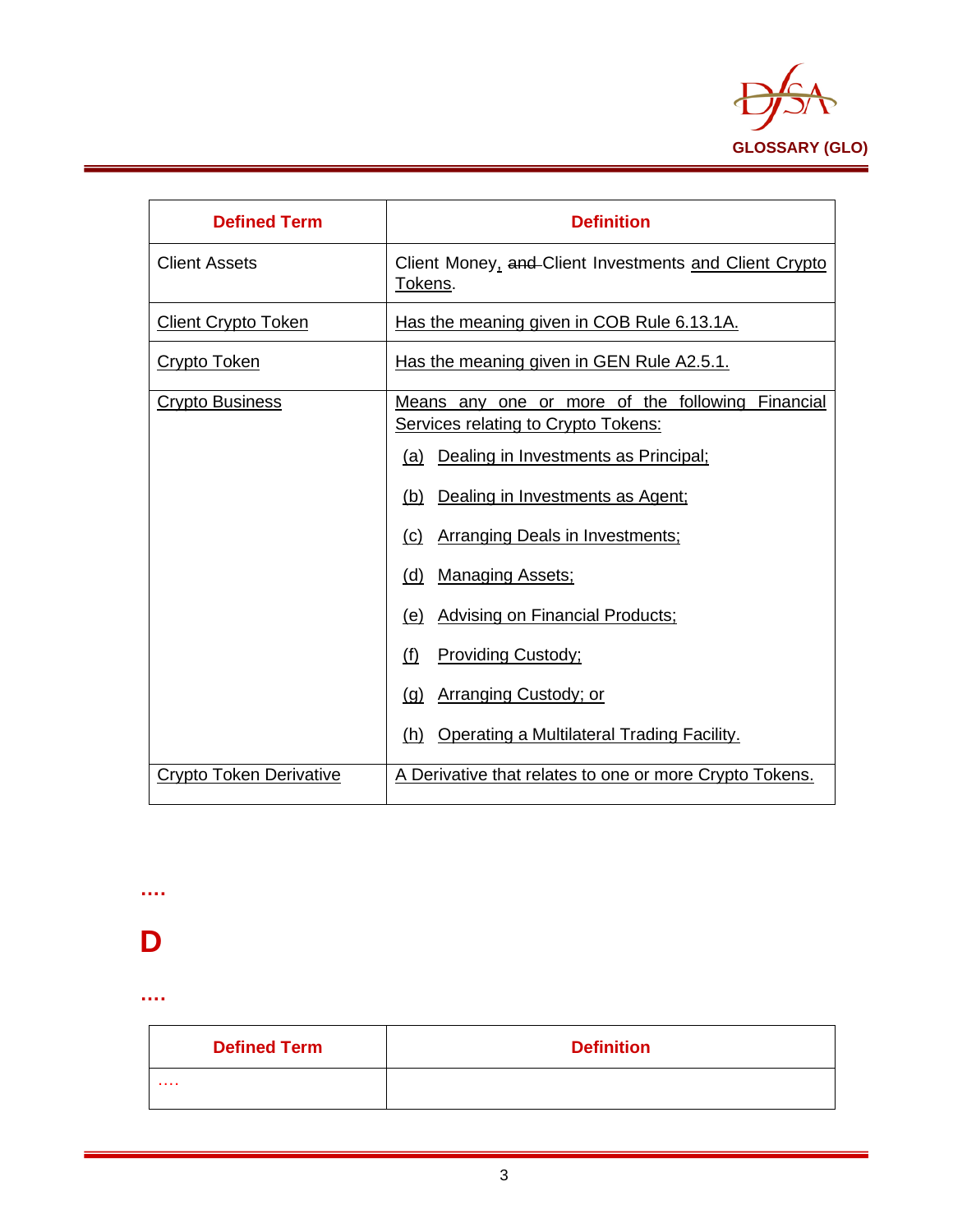

| <b>Defined Term</b>                       | <b>Definition</b>                                                                                                                                                                                           |
|-------------------------------------------|-------------------------------------------------------------------------------------------------------------------------------------------------------------------------------------------------------------|
| <b>Digital Wallet</b>                     | A software application or other tool which is used to<br>control, safeguard or manage public and private<br>cryptographic keys (or their equivalent) associated with<br>Investment Tokens or Crypto Tokens. |
| <b>Digital Wallet Service</b><br>Provider | (1) In relation to an Investment Token, hHas the meaning<br>given in COB Rule 14.3.1(a); and<br>(2) In relation to a Crypto Token, has the meaning given<br>in COB Rule 15.5.1.                             |
| .                                         |                                                                                                                                                                                                             |
| <b>Direct Access Member</b>               | (1) In relation to an Alternative Trading System operated<br>by an Authorised Firm, means a Person that the<br>Authorised Firm admits as a member under COB<br>Rule 9.3.1(1)(e).                            |
|                                           | (2) In relation to a facility operated by an Authorised<br>Market Institution, means a Person that the<br>Authorised Market Institution admits as a Member<br>under AMI Rule 5.7.2(1)(d).                   |
| <b>Distributed Ledger</b><br>Technology   | A class of technologies that support the recording of<br>encrypted data where the data:                                                                                                                     |
|                                           | (a) is held on a distributed ledger;                                                                                                                                                                        |
|                                           | (b) is electronically accessible, from multiple locations,<br>by a network of participants; and                                                                                                             |
|                                           | (c) can be updated by those participants, based on<br>agreed consensus, protocol or procedures.                                                                                                             |
| .                                         |                                                                                                                                                                                                             |
| <b>DLT</b>                                | Distributed Ledger Technology.                                                                                                                                                                              |

**….**

**E**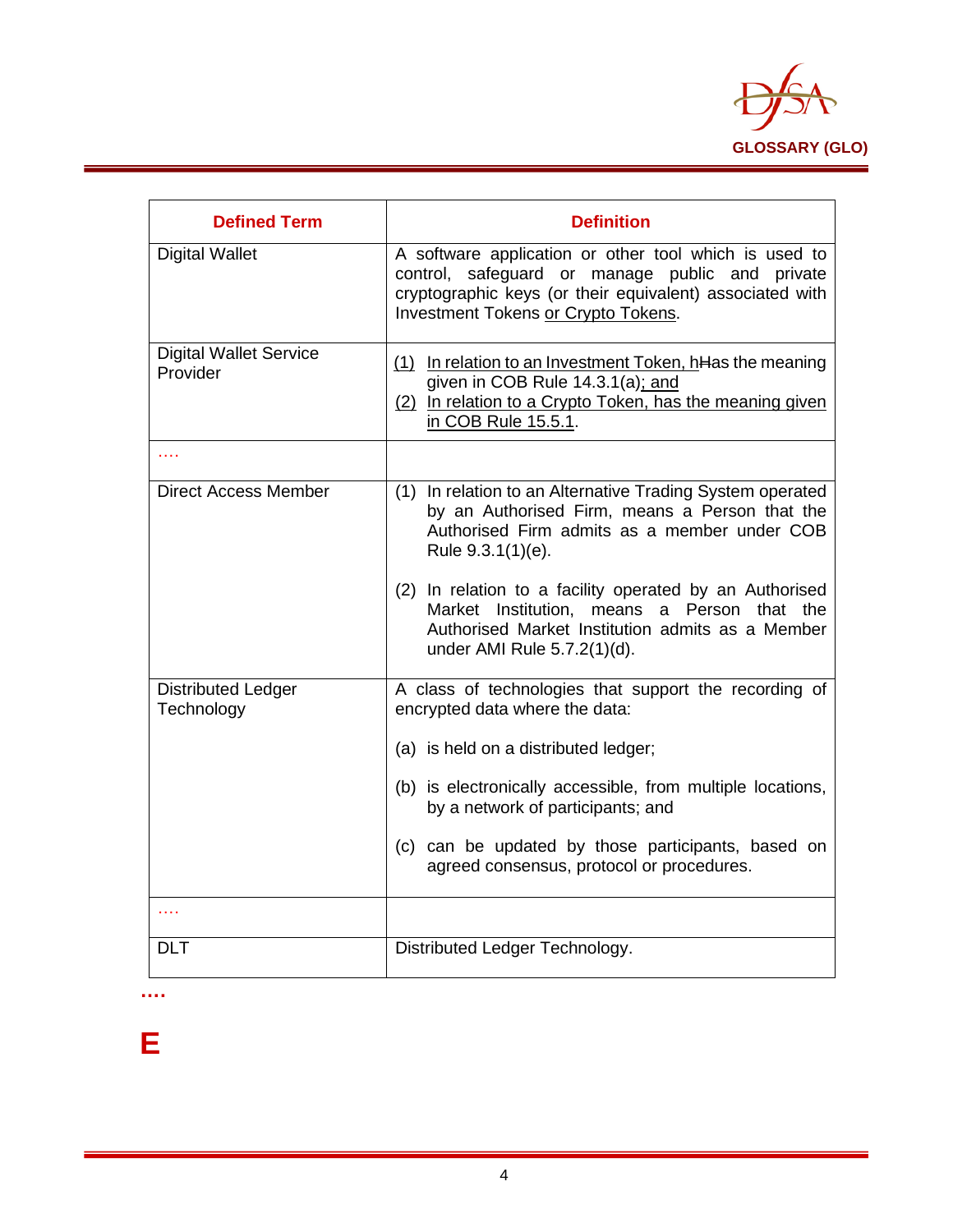

| <b>Defined Term</b> | <b>Definition</b>                         |
|---------------------|-------------------------------------------|
| Excluded Token      | Has the meaning given in GEN Rule A2.5.2. |

### **F**

| <b>Defined Term</b> | <b>Definition</b>                             |
|---------------------|-----------------------------------------------|
| Fiat Crypto Token   | Has the meaning given in GEN Rule 3A.2.5 (3). |

### **I**

| <b>Defined Term</b>        |     | <b>Definition</b>                      |
|----------------------------|-----|----------------------------------------|
| <b>Investment Business</b> |     | The business of:                       |
|                            | (a) | Dealing in Investments as Principal;   |
|                            | (b) | Dealing in Investments as Agent;       |
|                            | (c) | Arranging Deals in Investments;        |
|                            | (d) | Managing Assets;                       |
|                            | (e) | Advising on Financial Products;        |
|                            | (f) | Managing a Collective Investment Fund; |
|                            | (g) | Providing Custody;                     |
|                            | (h) | Arranging Custody;                     |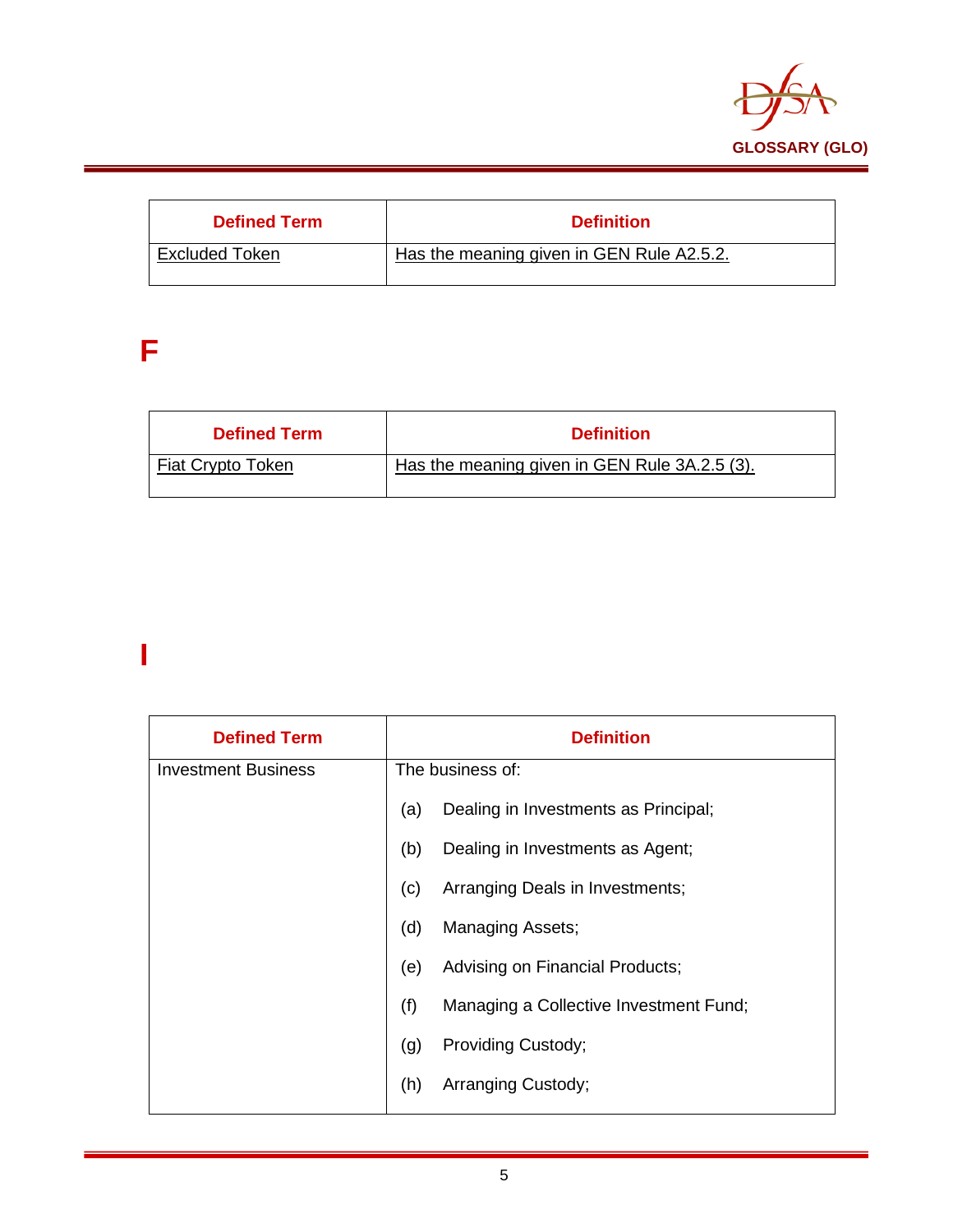

| <b>Defined Term</b>        | <b>Definition</b>                                                                                                                                                                        |
|----------------------------|------------------------------------------------------------------------------------------------------------------------------------------------------------------------------------------|
|                            | Managing a Profit Sharing Investment Account;<br>(i)                                                                                                                                     |
|                            | Operating an Alternative Trading System;<br>(i)                                                                                                                                          |
|                            | Acting as the Trustee of a Fund; or<br>(k)                                                                                                                                               |
|                            | (1)<br>Arranging Credit and Advising on Credit.                                                                                                                                          |
|                            | but not including Crypto Business.                                                                                                                                                       |
| <b>Investment Manager</b>  | A Person who, acting only on behalf of a Client:                                                                                                                                         |
|                            | (a)<br>manages Investments or Crypto Tokens in an<br>account or portfolio on a discretionary basis under<br>terms of a discretionary management<br>the<br>agreement; or                  |
|                            | (b)<br>manages Investments or Crypto Tokens in an<br>account or portfolio on a non-discretionary basis<br>non-discretionary<br>under<br>the<br>of<br>terms<br>a<br>management agreement. |
| <b>Investment Research</b> | A publication which contains:                                                                                                                                                            |
|                            | the results of research into Investments or Crypto<br>(a)<br>Tokens;                                                                                                                     |
|                            | analysis of factors likely to influence the future<br>(b)<br>performance of Investments or Crypto Tokens; or                                                                             |
|                            | (c)<br>advice or recommendations based on those<br>results or analysis.                                                                                                                  |
| <b>Investment Token</b>    | Has the meaning given in GEN Rule A2.1.1(3).                                                                                                                                             |

**M**

**…..**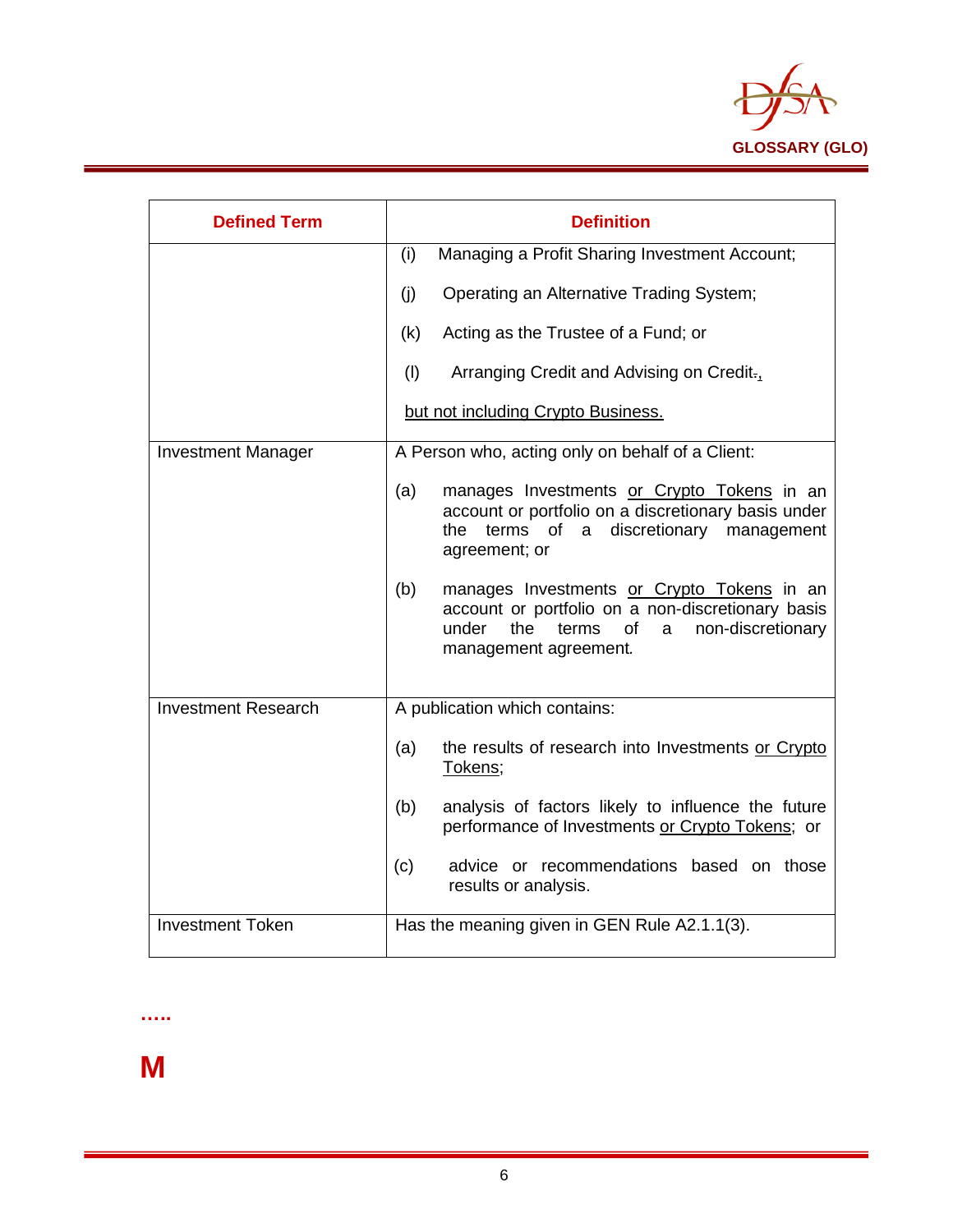

| <b>Defined Term</b>                  | <b>Definition</b>                                                                                                                                                                                                                                                                                   |
|--------------------------------------|-----------------------------------------------------------------------------------------------------------------------------------------------------------------------------------------------------------------------------------------------------------------------------------------------------|
| <b>MTF Operator</b>                  | An Authorised Firm that is authorised under its Licence to<br>operate a Multilateral Trading Facility.                                                                                                                                                                                              |
| <b>Multilateral Trading Facility</b> | Pursuant to GEN Rule 2.22.1(a), a system which brings<br>together multiple third party buying and selling interests in<br>Investments or Crypto Tokens, in accordance with its non-<br>discretionary rules, in a way that results in a contract in<br>respect of such Investments or Crypto Tokens. |

### **N**

| <b>Defined Term</b>      | <b>Definition</b>                         |
|--------------------------|-------------------------------------------|
| Non-Fungible Token (NFT) | Has the meaning given in GEN Rule A2.5.3. |

#### **….**

### **O**

| <b>Defined Term</b>           | <b>Definition</b>                                                               |
|-------------------------------|---------------------------------------------------------------------------------|
| Offer to the Public           | In relation to Crypto Tokens, means an Offer of Crypto<br>Tokens to the Public. |
| Offer of Crypto Tokens to the | Has the meaning given in Article 12 of the Markets Law                          |
| Public                        | 2012.                                                                           |
| Operating a Facility for      | In relation to an Authorised Market Institution, means                          |
| Crypto Tokens                 | carrying on one or more of the following activities:                            |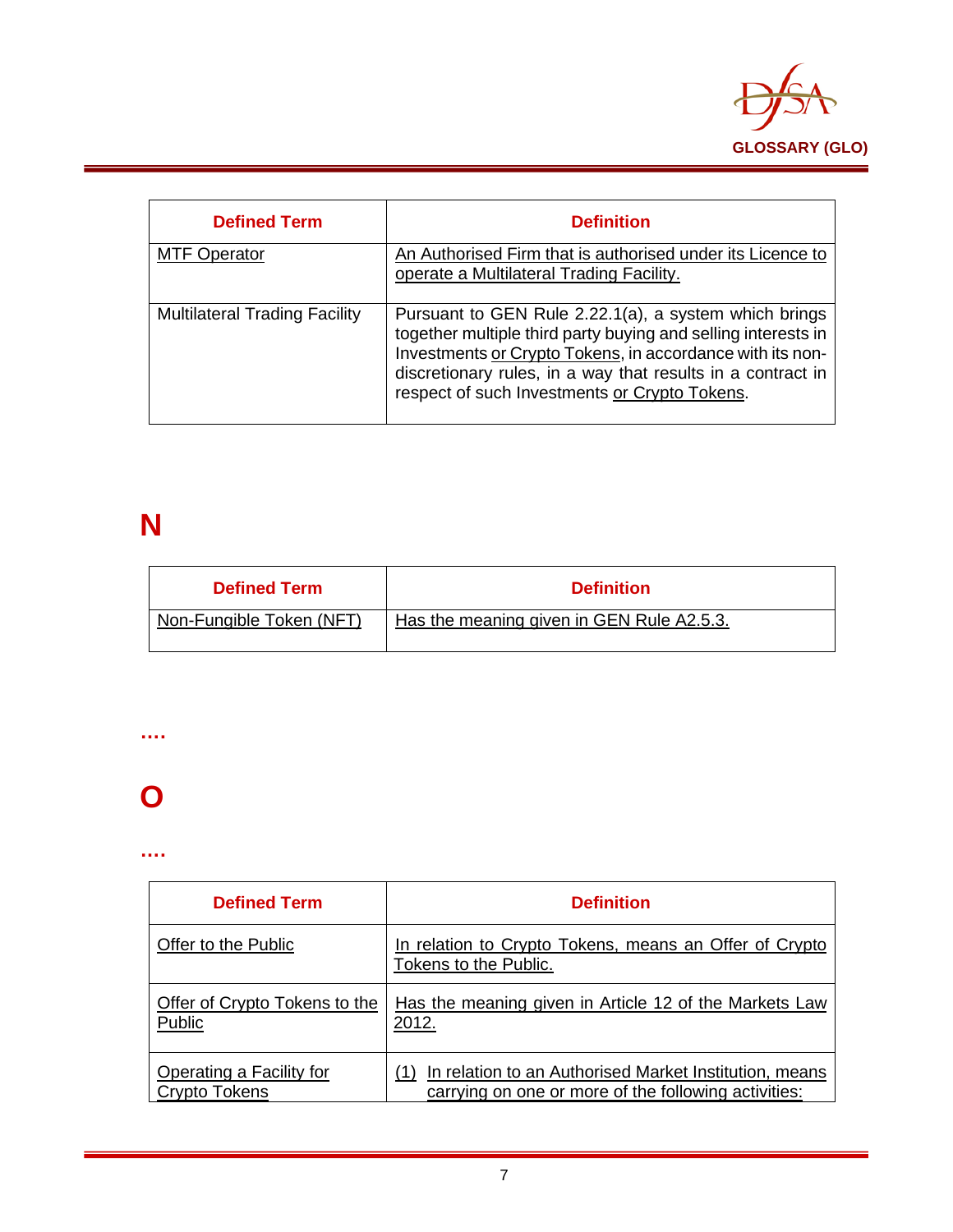

| <b>Defined Term</b> | <b>Definition</b>                                                                                                               |
|---------------------|---------------------------------------------------------------------------------------------------------------------------------|
|                     | Operating an Exchange on which Crypto Tokens<br>(a)<br>are traded;                                                              |
|                     | Operating a Clearing House on which Crypto<br>(b)<br>Tokens are cleared; or                                                     |
|                     | Operating a Multilateral Trading Facility on which<br>(C)<br>Crypto Tokens are traded.                                          |
|                     | (2) In relation to an Authorised Firm, means Operating a<br>Multilateral Trading Facility on which Crypto Tokens<br>are traded. |

### **P**

**…..**

| <b>Defined Term</b>                    | <b>Definition</b>                                                                                                                                         |
|----------------------------------------|-----------------------------------------------------------------------------------------------------------------------------------------------------------|
| <b>Personal Account</b><br>Transaction | A transaction undertaken by an Employee of an<br>Authorised Firm in an Investment or Crypto Token, other<br>than:                                         |
|                                        | a transaction in a government and public Security;<br>(a)                                                                                                 |
|                                        | (b)<br>a transaction in a life policy; or                                                                                                                 |
|                                        | (a)<br>a discretionary transaction if there is no prior<br>communication with the Employee and the<br>discretion is not exercised by the Authorised Firm. |
| <b>Privacy Device</b>                  | Has the meaning given in GEN Rule 3A.1.1.                                                                                                                 |
| Privacy Token                          | Has the meaning given in GEN Rule 3A.1.1.                                                                                                                 |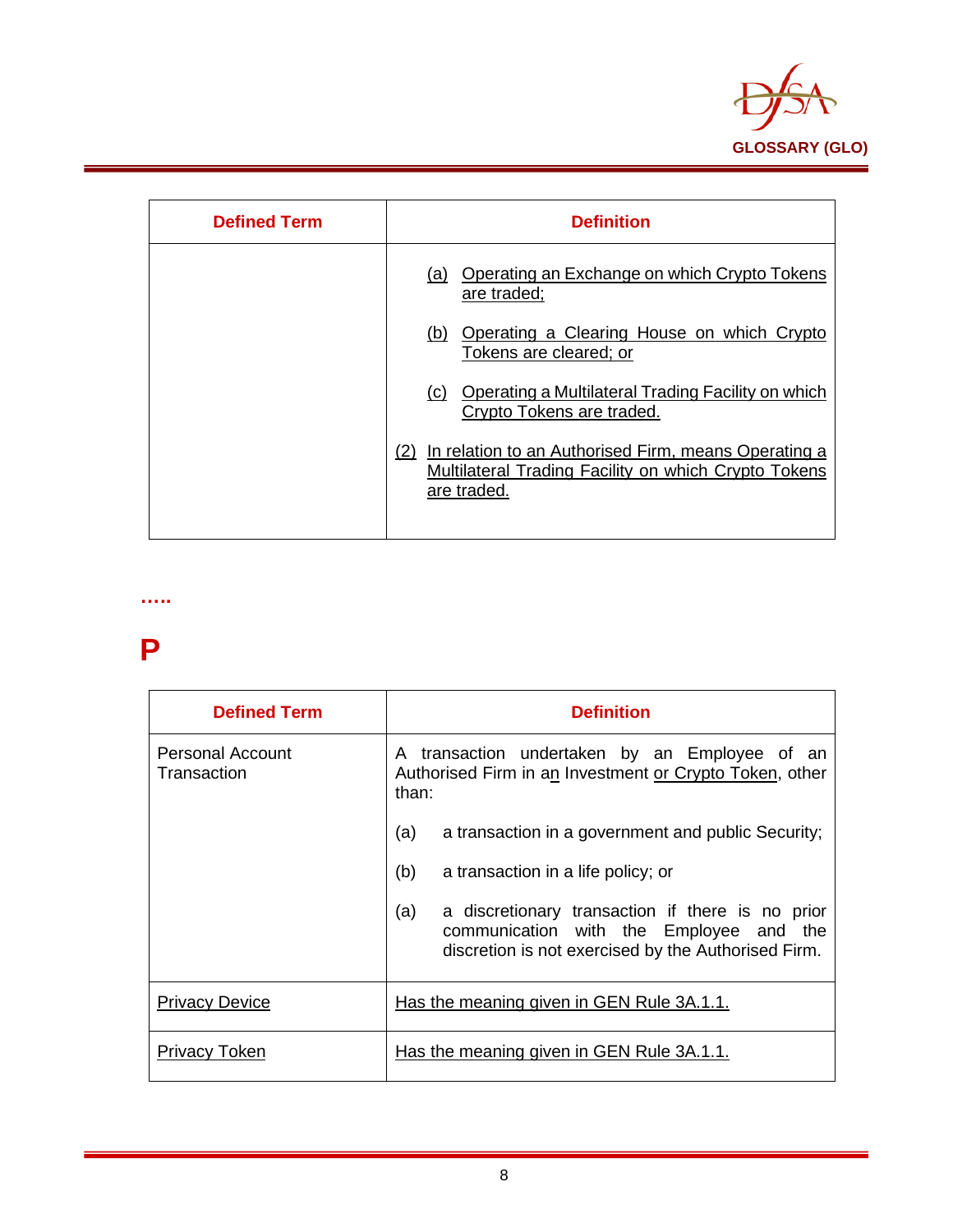

### **….**

### **S**

#### **….**

| <b>Defined Term</b>       | <b>Definition</b>                                                                                                                                                                                                                                                                                                                                      |
|---------------------------|--------------------------------------------------------------------------------------------------------------------------------------------------------------------------------------------------------------------------------------------------------------------------------------------------------------------------------------------------------|
| Safe Custody Crypto Token | Means a Client Crypto Token held or to be held for<br>safekeeping by an Authorised Firm or Third Party Agent.                                                                                                                                                                                                                                          |
| <b>Security Token</b>     | An Investment Token which is either:<br>(a) a Security specified in GEN Rule $A2.1.1(2)(b)$ ; or<br>an instrument specified in GEN Rule A2.1.1(2)(c) that<br>(b)<br>confers rights and obligations that are substantially<br>similar in nature to those conferred by a Security, or<br>has a substantially similar purpose or effect to a<br>Security. |
|                           |                                                                                                                                                                                                                                                                                                                                                        |

#### **….**

### **T**

| <b>Defined Term</b>                                          | <b>Definition</b>                                                                                                                                                                  |
|--------------------------------------------------------------|------------------------------------------------------------------------------------------------------------------------------------------------------------------------------------|
| <b>Third Party Digital Wallet</b><br><b>Service Provider</b> | In relation to an Investment Token, hHas the meaning<br>given in COB Rule $14.3.1(b)$ .; and<br>In relation to a Crypto Token, has the meaning given<br>(2)<br>in COB Rule 15.5.1. |
| .                                                            |                                                                                                                                                                                    |